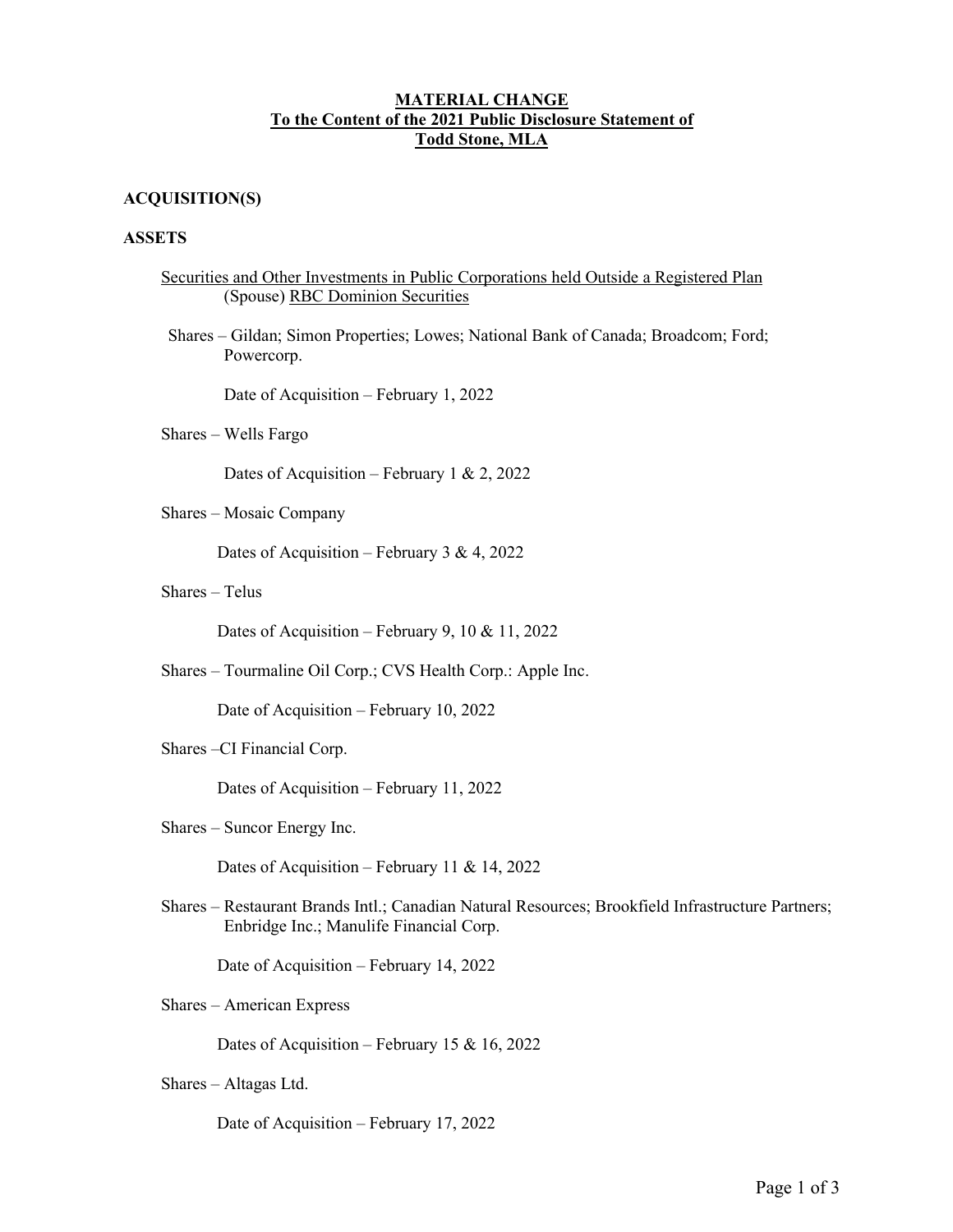## Shares – Hilton Worldwide

Dates of Acquisition – February 24 & 25, 2022

Shares – RI RCM Inc.

Date of Acquisition – February 25, 2022

Shares – American International Group; Palo Alto Networks Inc.

Date of Acquisition – February 28, 2022

#### **DISPOSITION(S)**

#### **ASSETS**

- Securities and Other Investments in Public Corporations held Outside a Registered Plan (Spouse) RBC Dominion Securities
- Shares Toronto Dominion

Date of Disposition (Partial) – January 28, 2022

Shares – Tourmaline Oil Corp.; Micron Technology Inc.

Date of Disposition (Total) – February 1, 2022

Shares – Imperial Oil Ltd.; Enerplus Corp.; CVS Health Corp.; Cenovus Energy; West Fraser Timber

Dates of Disposition (Partial) – February 1, 2022

Shares – Conoco Philips

Dates of Disposition (Partial) – February 1 & 9, 2022

Shares – Teck Resources Ltd.

Dates of Disposition (Partial) – February 1 & 9, 2022

Shares – STMicroelectronics

Date of Disposition (Partial) – February 3 Date of Disposition (Total) – February 4

Shares – Simon Property Group; Ford Motor Co.; Lowes; National Bank of Canada; Power Corp. of Canada; Broadcom Inc.

Date of Disposition (Total) – February 7, 2022